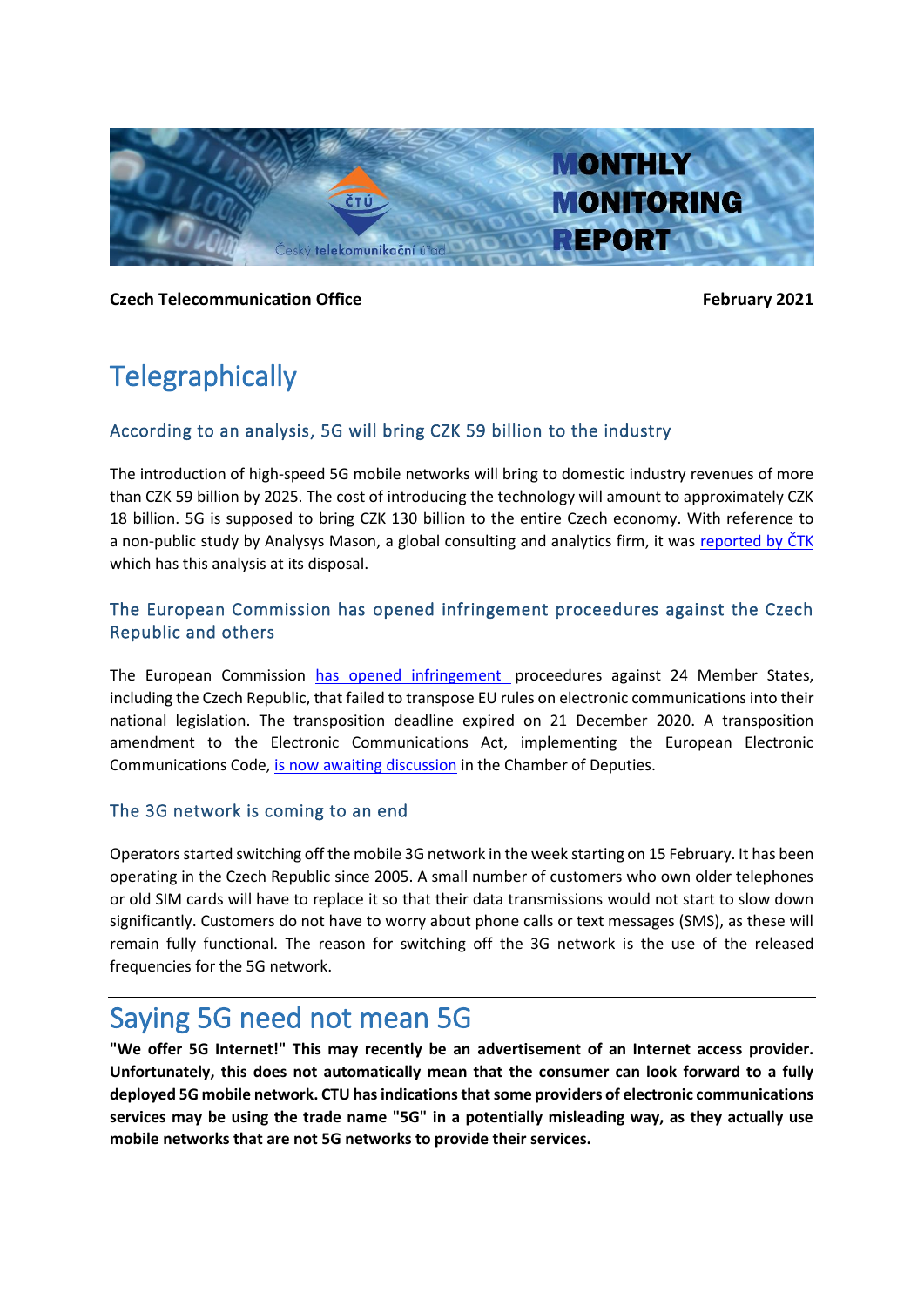CTU seeks to prevent any misconceptions and expectations of the consumer, which could in particular relate to data download and upload speed and the response time. Therefore, if CTU finds in specific cases that an undertaking fully provides services in networks that do not meet the standards of fifth generation networks ("5G") but offers the service as if it were a 5G network, it will investigate the potential suspected unfair business practices or, as appropriate, refer the complaints to other competent authorities, for example with regard to a possible violation of the Advertising Regulation Act.

5G – is an informal term for a new generation of mobile networks, which is characterized by the support for a large number of terminal equipment devices, low transmission delay and high transmission capacity, capable of handling even very high transmission speeds. This allows service providers to offer tiered Internet access services on these networks at a wide range of advertised speeds, from low to very high, of hundreds of Mbit/s.

# Internet access providers who ignore the new obligations will face penalties

**As we informed on February 10 in a [press release,](https://www.ctu.eu/press-release-most-internet-access-providers-failed-comply-new-obligations-inform-customers-about) CTU checked all providers of the Internet access service whether they had modified their contractual documents in which they must newly state precisely specified parameters of the Internet access service. According to preliminary results of the inspection, most providers have not fulfilled the new obligations as of 3 February 2021.**

Mainly the large players updated their contractual documents according to th[e general authorization.](https://www.ctu.cz/sites/default/files/obsah/ctu/telekomunikacni-vestnik-castka-09/2020/obrazky/telekomunikacnivestnikcastka09.pdf) CTU is now continuing the next phase of the inspection, which focuses on the correct implementation of the new mandatory requirements in the contractual documents according to the conditions of the general authorization.

According to the conclusions, CTU will subsequently take additional steps which may include fines imposed on providers who do not meet the conditions of the general authorization under the Electronic Communications Act.

CUSTOMERS, WATCH OUT FOR: WHAT MUST BE INCLUDED IN THE CONTRACT FOR THE INTERNET ACCESS SERVICE

For the access at a fixed location, the contract or contractual document must specify, in accordance with the new [general authorization,](https://www.ctu.cz/sites/default/files/obsah/ctu/telekomunikacni-vestnik-castka-09/2020/obrazky/telekomunikacnivestnikcastka09.pdf) the advertised speed, maximum speed, and also normally available speed which should be available 95% of the time and must not be stated as lower than 60% of the value of advertised speed, and the minimum speed which must not be lower than 30% of the value of advertised speed. In the case of mobile Internet access, providers must inform in the contract not only about the advertised speed but also about the estimated maximum speed. Whether for fixed or mobile access, providers must inform in the contract about the definition of significant discrepancies from the agreed performance of the service and on the possibilities of exercising remedies. If the customer does not find this information in the contract documents, they should contact the operator.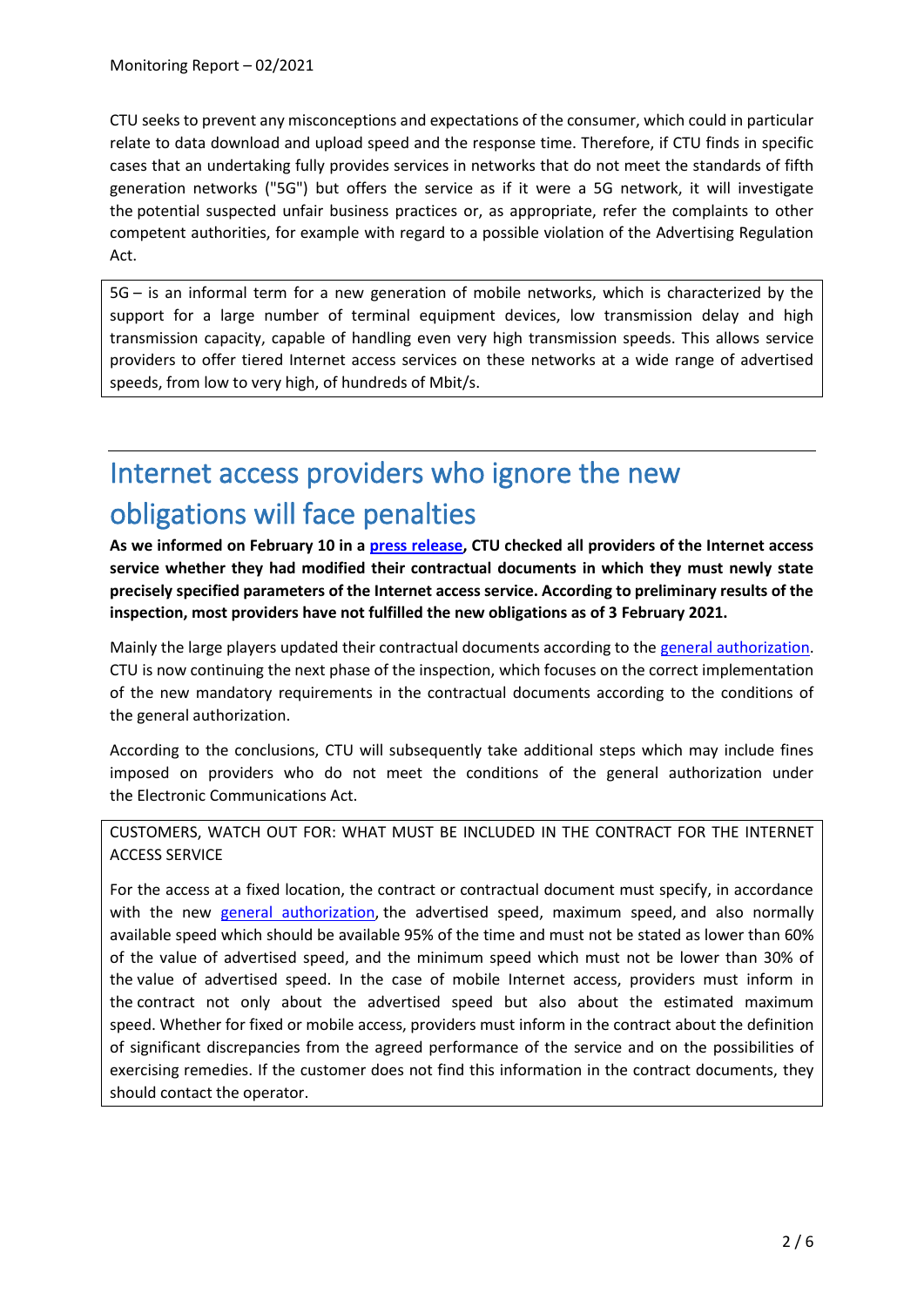## How to have a perfect overview of your bills

**Some consumers do not know exactly where they can find their monthly bill. This can lead to unpleasant consequences associated with a failure to pay due invoices on time, in the form of charging additional late payment fees. The operator may also limit or even stop providing services.**

Consumers also do not always know exactly whether they are paying for the bill delivery method they have chosen or whether it is free of charge. According to the Act, the operator is obliged to provide free of charge, according to the customer's choice (this does not apply to users of prepaid services), a bill itemized by type of service or a summary bill with a single item, in electronic form. However, upon agreement with the customer, it is possible to submit the bill even in another form. Especially for elderly consumers, the paper version of the bill may be more suitable, but the elderly consumer must be well informed that they are paying for such a service, and how much they are paying.

All three major service providers in the Czech Republic automatically send bills to their online selfservice stores. There you can also set up delivery by e-mail, or delivery in printed (paper) form. Electronic bills are provided free of charge, printed ones are provided for a fee according to the current price list of the operators. Customers can also obtain a more detailed bill, both in electronic and in paper form, and the amount of the fee for this service is also stated in the valid price lists. Most operators also offer the option to obtain a copy of the bill for a fee in the event that the customer did not receive the bill or has lost it.

The customer care section on the operator's website also usually offers instructions on how to change the method of delivery of the bill, instructions on how to log in the online self-service stores and how to proceed if customers are unable to log in their accounts. CTU therefore recommends to customers to monitor the websites of their providers, or inquire at their brick and mortar branches, both regarding the possibility of setting the form of the bill and also in case of any problems with the delivery of bills; to resolve these problems, the customers need to contact the provider immediately to avoid the above-mentioned complications associated with the failure to pay invoices on time. In the case of persistent problems associated with the delivery of bills, it is possible, of course, to contact CTU.

## Checked by CTU in January...

…compliance with conditions of General Authorization No. [VO-R/12/12.2019-10](https://www.ctu.eu/sites/default/files/obsah/ctu/general-authorisation-no.vo-r/12/12.2019-10/obrazky/vo-r-12-122019-10en.pdf) for the use of radio frequencies and operation of devices for broadband data transmission in the 2.4 GHz to 71 GHz frequency bands

CTU carried out a total of 10 inspections. Defects were identified in 7 cases, in particular harmful interference with priority radiocommunications service stations (meteorological radars) and use of indoor frequencies outside a building, which were addressed by a call to eliminate the identified deficiencies and which will subsequently be addressed in administrative proceedings.

### … the use of radio frequencies without authorization

CTU carried out 2 inspections focusing on the use of frequencies without authorization. Both inspections revealed the use of frequencies with an expired individual authorization; the cases were referred for resolution in administrative proceedings.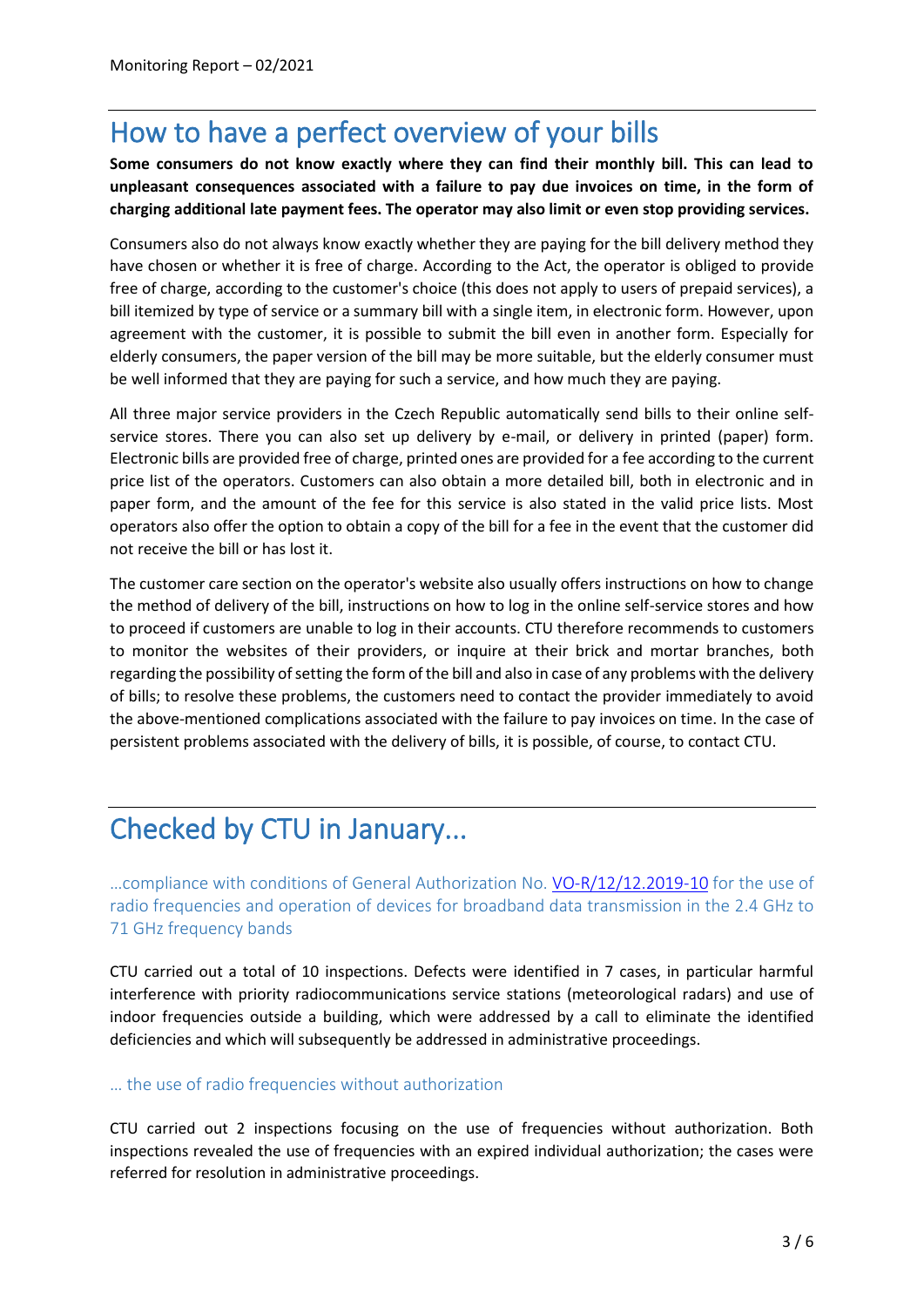… sources of interference with the operation of electronic communications devices and networks, the provision of electronic communications services or the operation of radiocommunications services

In January, CTU completed a total of 141 investigations, of which there were 116 cases of interference with television reception, 9 cases of interference with GSM and LTE public mobile communications networks, 7 cases of interference with a meteorological radar, 3 cases of interference with radio and satellite signal, and 6 cases of interference with various systems (mobile service station, ARC receiver, short-range devices, DECT cordless telephone). The investigation of complaints about poor TV reception revealed that in 71 cases the defect was in the viewer's equipment, in 5 cases it was due to the effect of shading, reflections or reception of signal in a non-covered area, in 22 cases the interference stopped or occurred sporadically. Seventeen interference reports were cancelled by their submitters during investigation of the interference. In one case, interference was detected, the source of which was the transmitter of the alarm receiving center (ARC).

### … pilot operation of LTE base stations in the 800 MHz band

As of 31 January 2021, 307 base stations were in pilot operation, and 17,013 stations were in permanent operation. In January, an LTE base station was not identified as a source of TV signal interference in any case. Defects of the reception equipment of television viewers were identified as the source of interference to mobile networks in 3 cases.

#### … in cooperation with the Czech Trade Inspection Authority

An inspection was carried out in January 2020 in the premises of a vendor in Olomouc, focusing on compliance with General Authorization No. VO-R/10/12.2019-9 for the utilization of radio frequencies and operation of short-range equipment. No defects were found during this inspection.

2,514 - the number of decisions issued in January on the matter, of which 2,500 decisions concerned a dispute over payment (payment of the price for services).

2,071 – the number of administrative proceedings initiated in January concerning subscriber disputes between the person carrying out the communication activity and the subscriber. These are disputes over payments and objections to the settlement of a complaint about the billing of the price or the provided publicly available electronic communication service.

### Setting single European termination rates

In its [January Monitoring Report](https://www.ctu.eu/sites/default/files/obsah/ctu/monthly-monitoring-report-no.1/2021/obrazky/mz2021-01en.pdf) CTU informed about the regulation of the so-called Union-wide mobile voice termination rate and Union-wide fixed voice termination rate (MTR and FTR) by the European Commission, in compliance with Article 75 of the European Electronic Communications Code. In early February 2021, the European Parliament [requested](https://oeil.secure.europarl.europa.eu/oeil/popups/ficheprocedure.do?reference=2020/2937(DEA)&l=en) additional two months for assessment [of the submitted Delegated Act o](https://webgate.ec.europa.eu/regdel/#/delegatedActs/1206)f the European Commission, and the obligations arising from it for the affected undertakings will thus probably not apply until 1 July 2021.

### Changes to the contract terms and price lists VODAFONE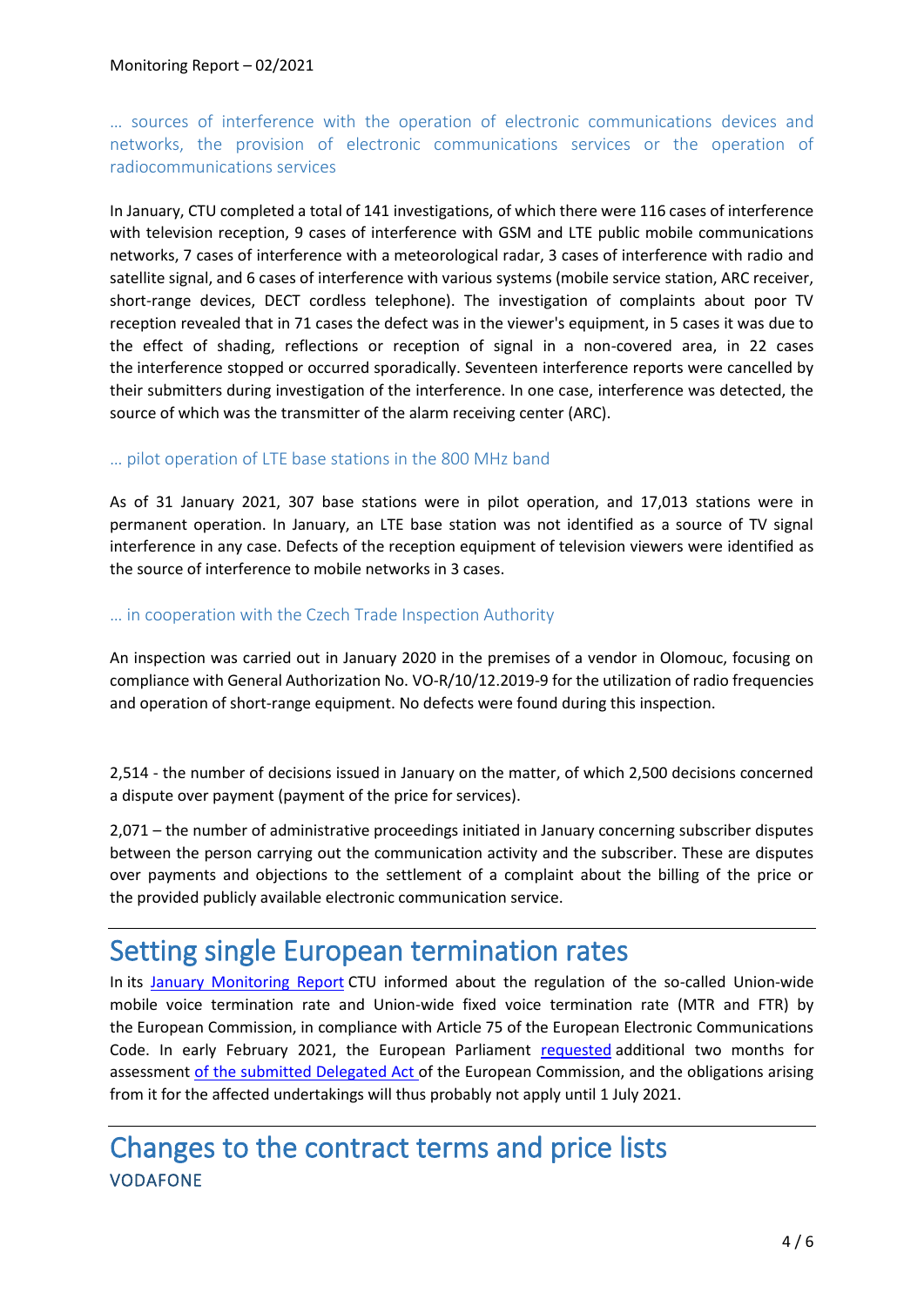With effect from 29 January 2021, Vodafone issued an [Overview of tariffs and services \(price list\),](https://www.vodafone.cz/_sys_/FileStorage/download/1/794/prehled-tarifu-a-sluzeb.pdf) in which a provision has been added concerning special rates for 12XX numbers which are subject to a charge. Number 1221 shall be the exception (coronavirus information hotline), and remains free of charge.

### O2 FAMILY

With effect from 1 February 2021, O2 Family issued a new [price list,](https://www.o2family.cz/files/content/podminky/20210201/2021-02-01-cenik-pravidla-verejna-nabidka.pdf) in which it regulates the quality parameters of the Internet accessservice, in response to the amendment to General Authorization No. VO-S/1/08.2020-9, which entered into force on 1 January 2021.

There has also been a change for roaming calls, namely moving the UK and Gibraltar (UK) from the EU zone to the Rest of Europe zone. However, in mobile networks in the United Kingdom and Gibraltar, a subscriber with an active roaming tariff may use calls, SMS, MMS and data connection for the duration of the promo until 30 June 2021 under the same conditions as in the EU zone.

### BLESKmobil

With effect from 1 January 2021, BLESKmobil moved, for international calls, the United Kingdom and Gibraltar from Zone 1 (EU) to Zone 2 (Rest of Europe).

According to th[e updated price list](https://bleskmobil.cz/wp-content/uploads/2021/02/Bleskmobil_cenik_platnost_od_9.2.2021.pdf) effective from 9 February 2021, a subscriber with an active roaming tariff may use calls, SMS, MMS and data connection in mobile networks in the United Kingdom and Gibraltar under the same conditions as in the EU zone for the duration of the promo until 28 February 2021. A subscriber who is a consumer may also use international calls and SMS from the Czech Republic to foreign subscriber numbers of the United Kingdom and Gibraltar under the same conditions as international calls and SMS to the EU (at the maximum price for consumers pursuant to Article 5a of Regulation [\(EU\) 2015/2120,](https://eur-lex.europa.eu/legal-content/EN/TXT/PDF/?uri=CELEX:32015R2120&from=CS) which, until 14 May 2021, is CZK 5.82 per minute for calls and for SMS CZK 1.84 per SMS message inclusive of VAT).

#### CONNECTION QUALITY PARAMETERS

In a similar way as O2 Family, [Nordic Telecom](https://www.nordictelecom.cz/docs/Obchodni-podminky-datovych-sluzeb_01_01_2021.pdf) and providers of services under the brands [SAZKAmobil,](https://cdn.sazkamobil.cz/sazkamobil/image/upload/v1610978523/sazkamobil/ke-stazeni/podminky/2021-02-18-sazkamobil-podminky-poskytovani-mobilnich-datovych-sluzeb_glpgku.pdf) [MOBIL.CZ](https://1gr.cz/data/soubory/microsites/88A201222_BECH_026_210x297_MOBIL_CEN.pdf) and [MOBIL OD ČEZ](https://www.cez.cz/webpublic/file/edee/2020/12/cezmobil-vp.pdf) also respond to the above-mentioned amendment of General Authorization No. [VO-S/1/08.2020-9](https://www.ctu.cz/sites/default/files/obsah/stranky/36864/soubory/vos1final.pdf) and adjust the specifications of the quality parameters of the Internet access service.

## Complaints and queries in the 4th quarter of 2020

### The number of complaints from subscribers of electronic communications services has increased, often concerning credit

**For the 4th quarter of 2020, CTU registered a total of 544 complaints from subscribers/users of electronic services, which is a slight increase compared to the previous period. 406 complaints were settled by CTU in compliance with the Electronic Communications Act, 39 could not be settled by CTU and were forwarded to a competent authority, and 99 complaints were unfounded and the investigation thereof identified no violation of the Act. The most frequent topics of the complaints are those concerning unilateral changes to the contract (change of tariff, service parameters, price increase, etc.); also complaints about the termination of contracts, the validity period of credit for prepaid cards, and expiry of unused credit when it was not used up by the end**